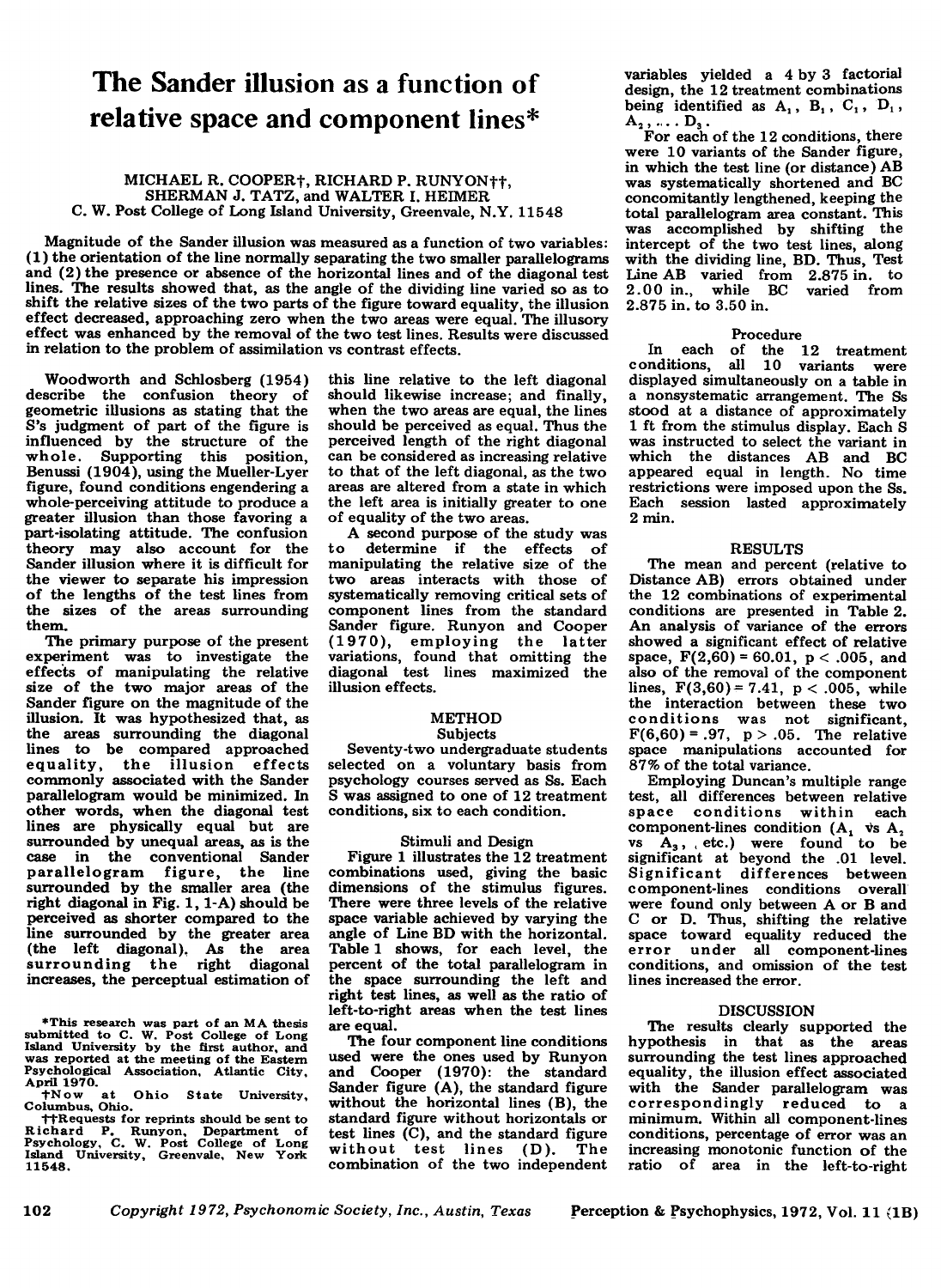

Fig. 1. Stimuli with equal test lines for the combinations of relative space (1, 2, 3) and component lines (A, B, C, D) conditions.

| Table 1 |                                            |  |                           |  |  |  |  |  |  |  |  |
|---------|--------------------------------------------|--|---------------------------|--|--|--|--|--|--|--|--|
|         | Percent of Area in Left and Right Portions |  |                           |  |  |  |  |  |  |  |  |
|         | of Sander Parallelogram for the Three      |  |                           |  |  |  |  |  |  |  |  |
|         |                                            |  | Relative Space Conditions |  |  |  |  |  |  |  |  |

| Relative<br><b>Space</b><br>Condition | Left<br>Area | Right<br>Area<br>(Percent) (Percent) | Ratio<br>(L:R) |  |
|---------------------------------------|--------------|--------------------------------------|----------------|--|
|                                       | 82.6         | 17.4                                 | 4.75           |  |
| 2                                     | 66.3         | 33.7                                 | 1.97           |  |
| я                                     | 50.0         | 50.0                                 | 1.00           |  |

portions of the total parallelogram figure. In addition, when the diagonal test lines were omitted, in the C and D conditions, the magnitude of the illusion was consistently greater than when these diagonals were present, in the A and B conditions, supporting the previous findings of Runyon and Cooper (1970).

In varying relative space, it was<br>necessary to vary other factors to vary other concomitantly, and of these, one likely alternative cause of the results is the angles made by Line BD with the test lines. However, the facts that the relative space manipulation was effective across all component-line conditions and that the illusion effects were greater with the test lines absent (when such angles were also absent) than with them present seems to rule out the angles as an explanation.

The results obtained with the relative space variable agree with those of other studies (e.g., Künnapas, 1955;

Rock & Ebenholtz, 1959) in their demonstration of a contextual effect on apparent length. They disagree with these studies, however, on the direction of the effect. While the present results constitute an assimilation effect in that the larger the frame, the greater the apparent length of the test line within it, the studies cited above yielded contrast effects. Kiinnapas (1955), for example, studying the effect of size of a square-shaped frame on the apparent length of a line in the middle of the frame, concluded that"... an increase in the size of the frame reduces the phenomenal length of the line ... [p.169]."

A resolution of this inconsistency is suggested by findings reported by Fellows (1967). He found a reversal in the direction of the Mueller-Lyer illusion when the shafts were replaced

by shorter lines midway between each set of fins, that is, when the test lines did not touch the fins. Since in the Mueller-Lyer figure the fins can be considered as forming partial frames differing in the size of the areas they enclose, it appears that whether an assimilation or contrast effect emerges depends on whether or not the test lines are in contact with the frames. Thus, while the test lines in the standard Sander figure touch their<br>frames, producing an assimilation frames, producing an assimilation effect, the test lines in comparable studies yielding contrast effects have gaps on one side (Rock & Ebenholtz, 1959) or both sides (Künnapas, 1955). Moreover, it has been shown (Litchford, 1970) that the normally assimilative effect of the Sander illusion can be transformed into a contrast effect when the test lines are separated from their frames by gaps of

| Table 2 |  |  |  |  |  |                                       |  |  |                                                      |
|---------|--|--|--|--|--|---------------------------------------|--|--|------------------------------------------------------|
|         |  |  |  |  |  |                                       |  |  | Mean Error in Inches and Percent Error as a Function |
|         |  |  |  |  |  | of Relative Space and Component Lines |  |  |                                                      |

| Relative<br>Space<br>Condi-<br>tion |     | Component Lines Condition |     |         |     |         |     |         |        |         |  |  |
|-------------------------------------|-----|---------------------------|-----|---------|-----|---------|-----|---------|--------|---------|--|--|
|                                     | A   |                           |     | в       |     | С       |     | D       |        | Row X   |  |  |
|                                     | x   | Percent                   | x   | Percent | x   | Percent | x   | Percent | -<br>x | Percent |  |  |
| 1                                   | .65 | 26.8                      | .52 | 21.0    | .81 | 34.2    | .94 | 40.6    | .73    | 30.6    |  |  |
| $\bf{2}$                            | .23 | 8.8                       | .16 | 6.2     | .48 | 19.1    | .42 | 16.5    | .32    | 12.7    |  |  |
| 3                                   | .03 | 1.1                       | .04 | 1.5     | .23 | 8.8     | .08 | 3.0     | .10    | 3.6     |  |  |
| Column<br>$\overline{\mathbf{x}}$   | .30 | 12.2                      | .25 | 9.5     | .51 | 20.7    | .48 | 20.0    |        |         |  |  |